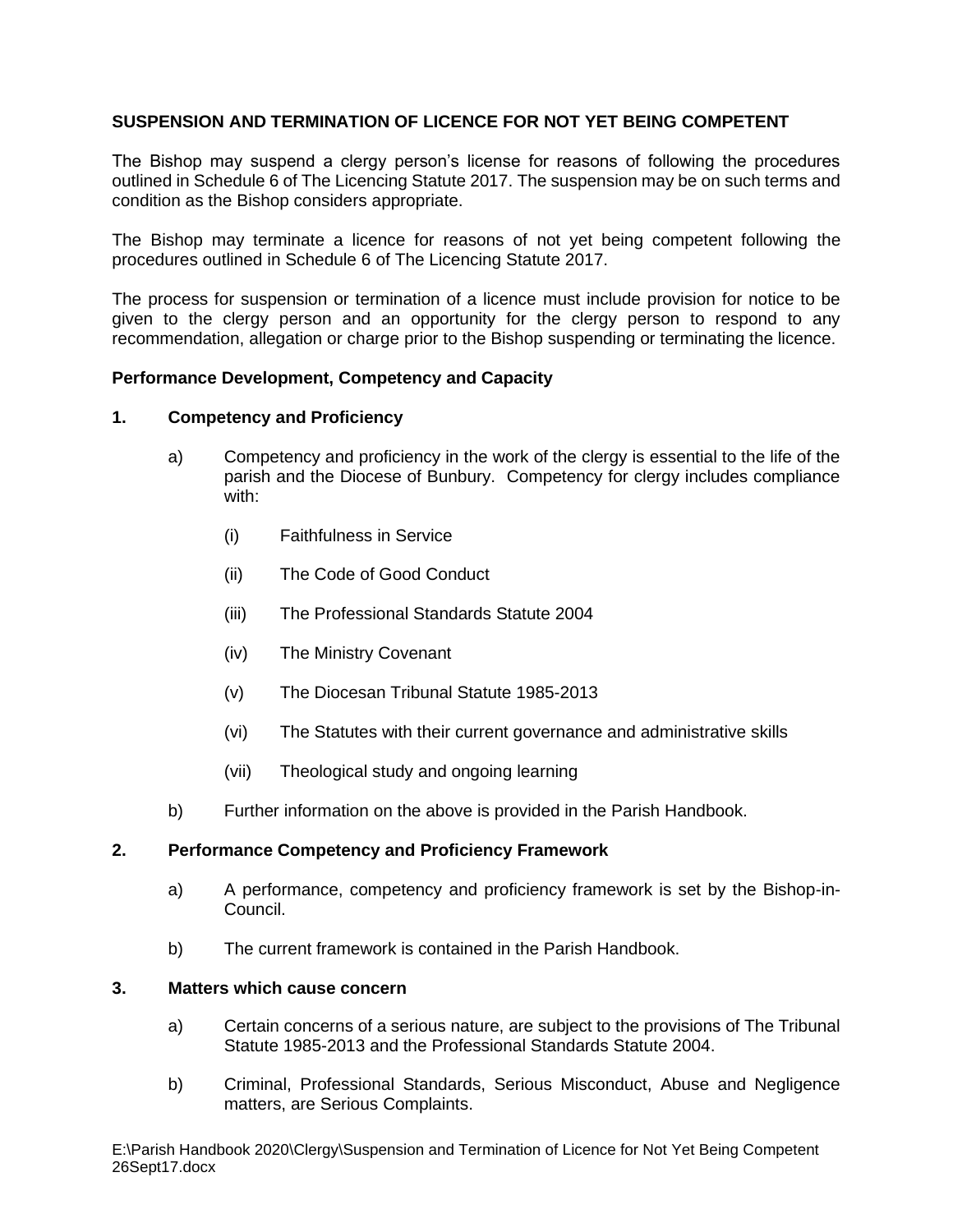- (i) Serious complaints arise out of possible illegal activities, serious misconduct, abuse including family violence and negligence. Hereafter, these are called Serious Complaints**.** These must immediately be referred to the Professional Standards Committee, the Police and other legal bodies as required by the laws of Australia and the State. The Professional Standards processes will be followed where these apply.
- c) Performance development and competency concerns must be raised with the Archdeacon where conduct or performance is perceived to be not yet competent.
- d) Such concerns may have arisen over a period of time; alternatively, a single act, omission, event may be sufficiently serious to bring the matter to the attention of the Archdeacon or the Bishop.
- e) The Archdeacon may institute an inquiry for any concern and provide a report to the Bishop with recommendations as a process.
- f) The Bishop in any matter will make the final determination in terms of process to be used and the recommendations and decision made regarding the outcome for the concern.
- g) If a concern is raised concerning an Archdeacon, the Bishop must appoint another Senior Cleric to fulfil the Archdeacon's responsibilities as set out in this Schedule.
- h) Any appeal to the recommendations will be made in writing by the clergy person.
- i) The Bishop must consider all appeals.
- j) The Bishop's decision is final.

#### **4. Steps to achieve competency and restoration of relationships**

- a) The aim of the process is to achieve competency and restore relationships. The following process shall be used to ensure a timely and restorative approach:
	- (i) All conversations between the Archdeacon, the clergy person, the complainant and other interested parties must be conducted with appropriate confidentiality.
	- (ii) A concern must be raised with the Archdeacon. This concern may be raised by any person.
	- (iii) Wardens must inform the Archdeacon of any matters they believe cannot be resolved locally.
	- (iv) The Archdeacon must ascertain the extent to which the clergy person has been made aware of the concern.
	- (v) The Archdeacon must inform the clergy person of the concern and must provide the clergy person with written details of the concern in a face to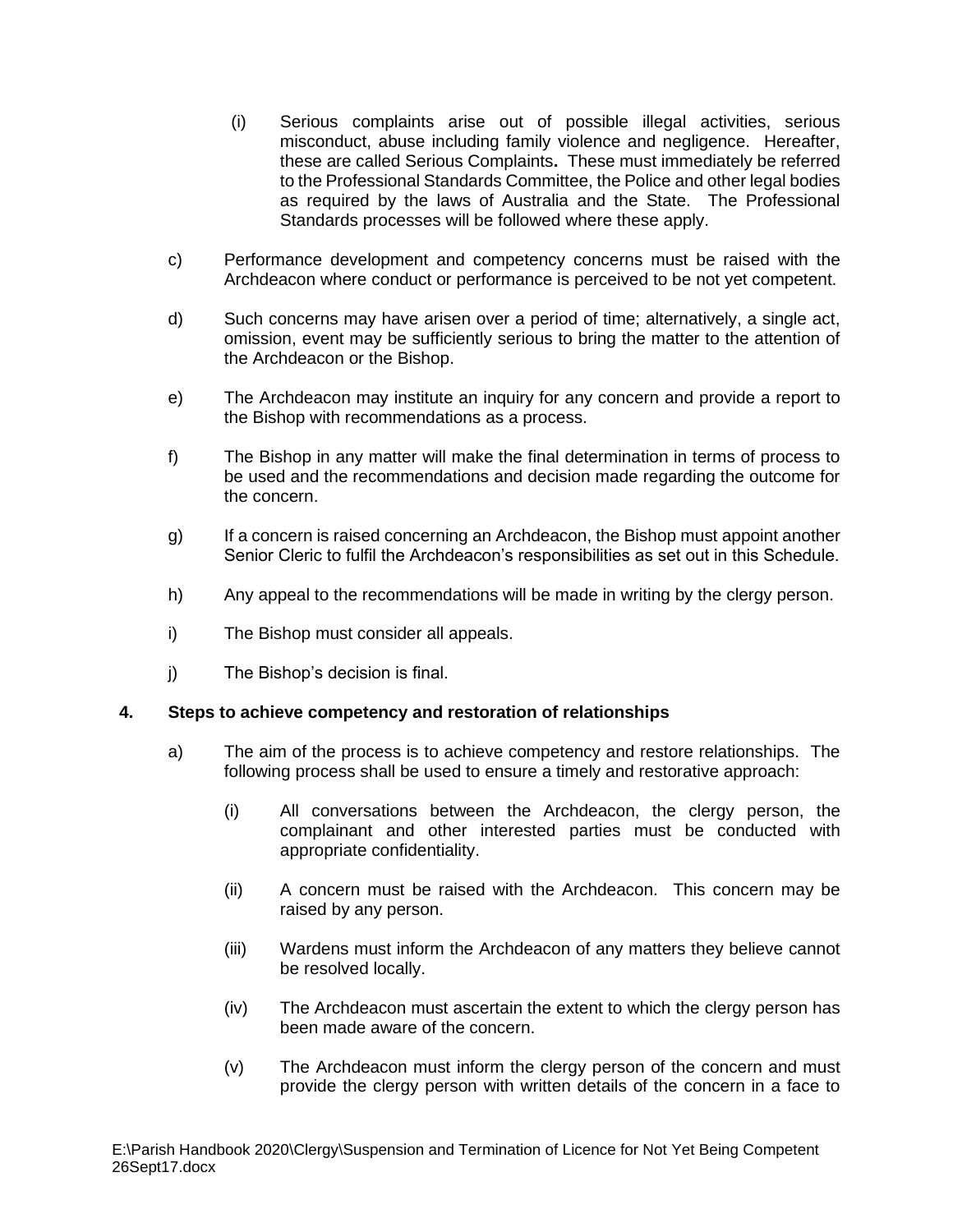face meeting within five working days of the matter being raised with the Archdeacon.

- (vi) The Archdeacon must make appropriate pastoral arrangements for the clergy person, the parish and the complainant.
- (vii) The clergy person must give an initial response to the Archdeacon in a meeting to be held within two working weeks of the initial meeting.
- (viii) Following the meeting with the clergy person, the Archdeacon may:
	- a) Recommend to the Bishop the clergy person be stood aside for a period
	- b) Arrange for further investigation
	- c) Arrange for mediation
	- d) Conclude no further action is required.
- b) The Archdeacon must provide the Bishop with regular reports on the matter together with any recommendations the Archdeacon wishes to make.

## **5. Standing Aside**

- a) Being stood aside does not mean a sanction and must not be treated as such. It is used in the following manner:
	- (i) To facilitate the carrying out of any enquiries or formal investigation
	- (ii) To prevent damage to persons or property
	- (iii) Where the complaint or concern is serious enough to be viewed as a Tribunal complaint or a Serious Complaint.
	- (iv) Where it is considered to be in the interest of, or for the protection of other clergy or lay employees or volunteers or other vulnerable and affected individuals.

## **6. Concerns Remain Unresolved**

- a) Concerns may remain unresolved by reason of:
	- (i) Unsuccessful mediation
	- (ii) Failure to achieve competency
- b) Where concerns remain unresolved, the Bishop may consider a period of suspension or removal of licence.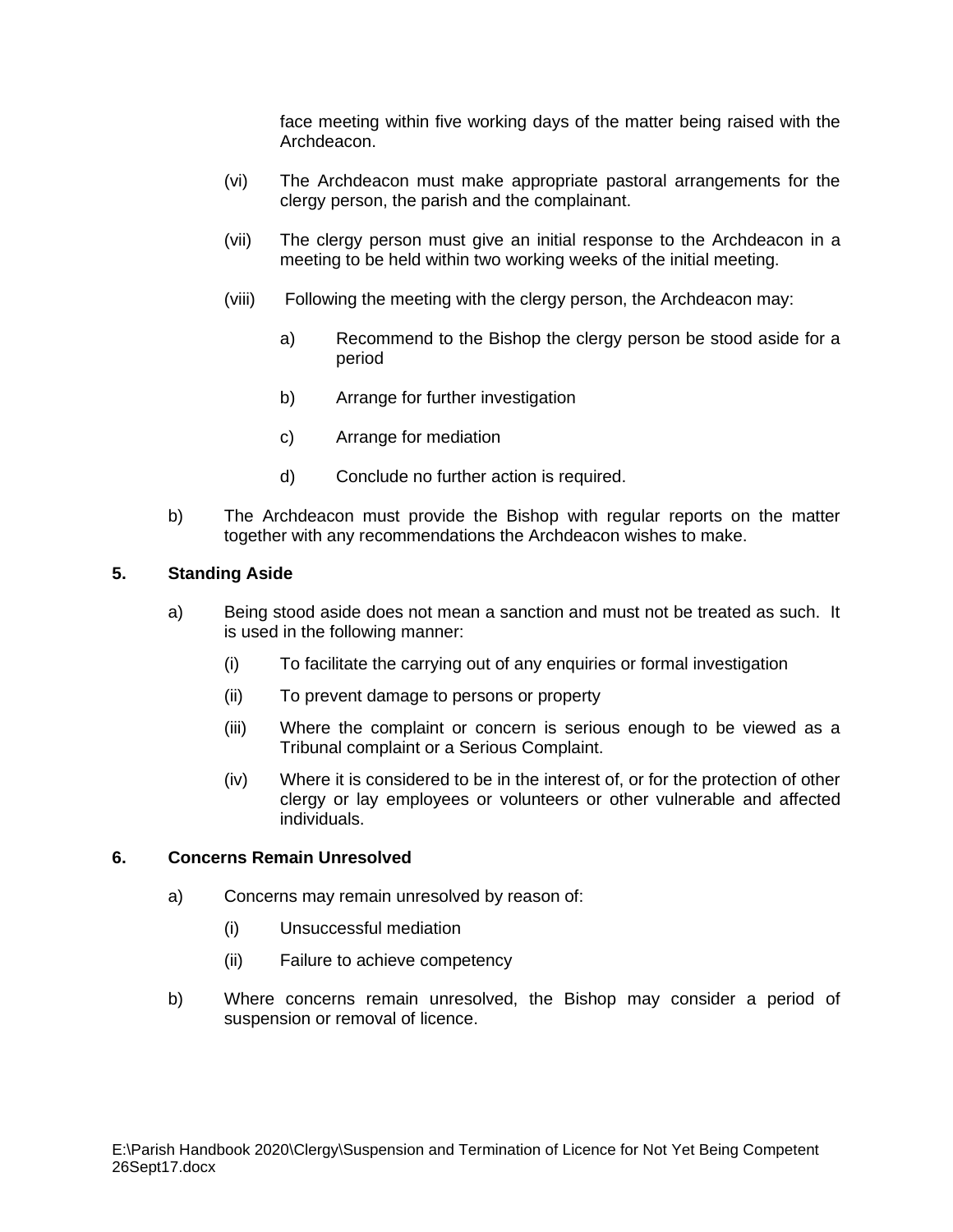# **7. Consequences and Outcomes Where Concerns Remain Unresolved.**

- a) Following an investigation, recommendations are made to the Bishop and may include any of the following:
	- (i) No case to answer and therefore no further action and full restoration to duties.
	- (ii) Oral warning which will remain on the clergy person's record for three months
	- (iii) First written warning which will remain on the clergy person's record for six months
	- (iv) Second written warning which will remain on the clergy person's record for six months
	- (v) Final written warning which will remain on the clergy person's record for twelve months
	- (vi) Suspension from office
	- (vii) Removal of licence.
	- (viii) Should further concerns arise during an investigation or a period of warning or suspension, the matter must be reconsidered.

## **8. Appealing the decision**

- a) The Bishop in any matter will make the final determination in terms of process to be used and the recommendations and decision made regarding the outcome for the concern.
- b) Any appeal to the recommendations will be made in writing by the clergy person. The Bishop must consider all appeals.
- c) The Bishop's decision is final.

#### **9 Other Complaints – Tribunal Complaints**

- a) These include those matters covered by the Bunbury Diocesan Tribunal Statute 1985-2013 which affect clergy. Hereafter these are called Tribunal complaints. The Tribunal Statute processes will be followed. Such matters include:
	- (i) Unchastity
	- (ii) Drunkenness
	- (iii) Habitual wilful neglect of duty after written admonition by the Bishop
	- (iv) Wilful failure to pay just debts
	- (v) Conduct disgraceful in a Christian and productive of scandal or evil report. This can include malicious and harmful gossip.
	- (vi) Wilful neglect of the weekly worship of the church